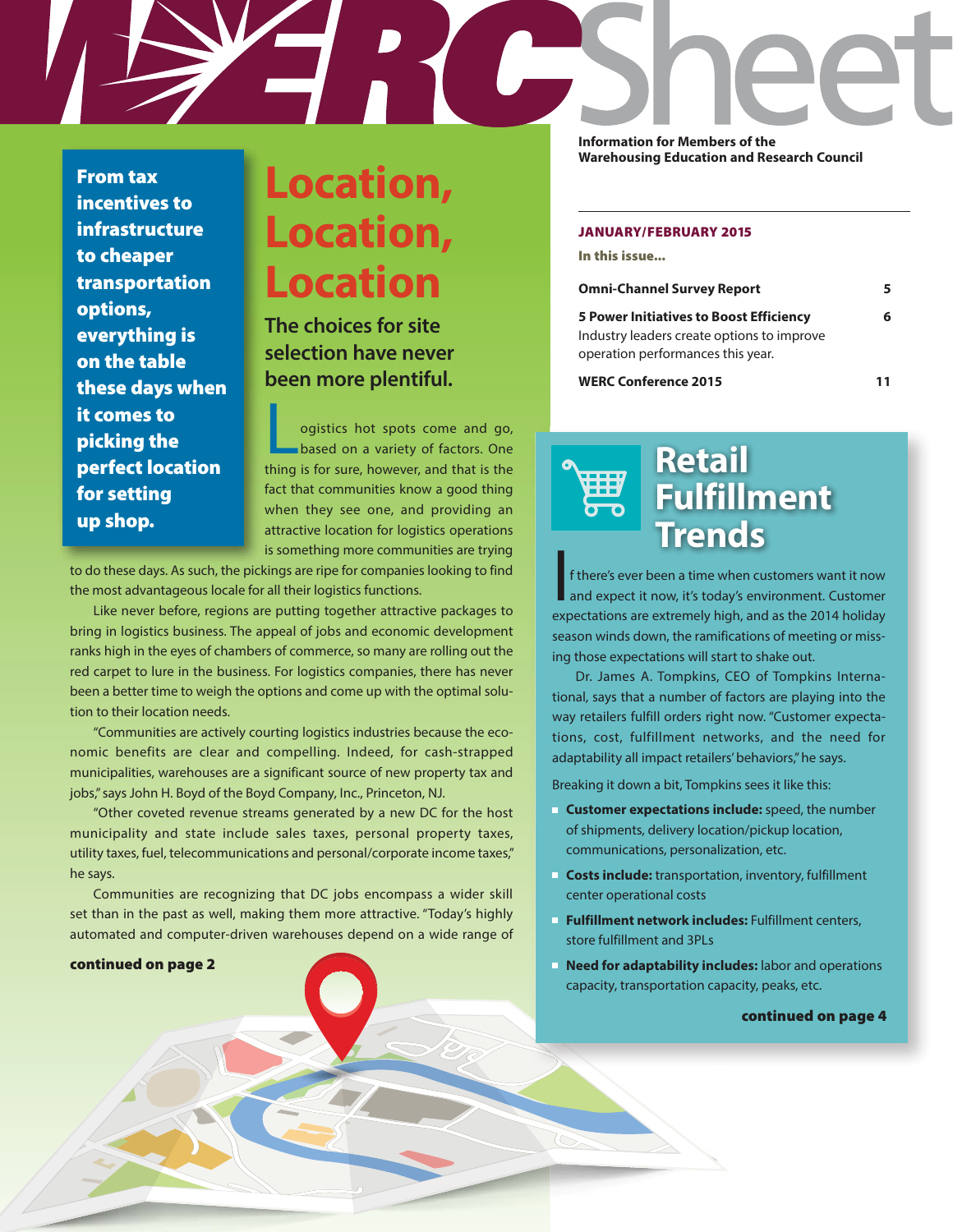### **Location, Location, Location** continued from page 1

well-compensated tech employees who manage such sophisticated technologies as RFID, AS/RS, mobile robotics, inventory tracking, and software driven pickand-pack systems."

From tax incentives to infrastructure to cheaper transportation options, everything is on the table these days when it comes to picking the perfect location for setting up shop. The public/private partnership is picking up steam and the supply chain is all the better for it.

# **The trends**

With so much competition for business location, certain trends are dominating the way companies approach

 **"Companies want free trade zones, tax breaks and good infrastructure."** Yossi Sheffi

site selection. "Our DC clients are trending in several regional directions depending on their industry, markets and global footprint," says Boyd.

One of the trends Boyd sees in site selection is the location of DCs near intermodal terminals. There are a number of factors playing into this, he says, including: rising diesel costs, truck drivers' mandated reduced hours, and

sustainability trends. "Locating DCs near a rail terminal can help shippers reduce their carbon footprint by making it easier for them to incorporate more rail transportation in the supply chain," says Boyd. "Rail is recognized as being considerably more environmentally friendly than over-the-road trucking."



**WERCSheet**® (USPS # 014998) is published bi-monthly by the Warehousing Education and Research Council, 1100 Jorie Blvd., Ste. 170, Oak Brook, IL 60523-3016. Phone: (630) 990-0001 Fax: (630) 990-0256

Email: wercoffice@werc.org Website: www.werc.org

Annual membership dues are \$275, including \$80.00 for an annual subscription to WERCSheet. Periodicals postage rates paid at Oak Brook, IL (Vol. 38, No. 1)

POSTMASTER: Send address changes to WERCSheet, 1100 Jorie Blvd., Ste. 170, Oak Brook, IL 60523-3016. WERC assumes no responsibility for unsolicited manuscripts or other materials submitted for review.

Editor: Rita Coleman

Copyright © 2015 by the Warehousing Education and Research Council. All rights reserved.

Reproduction in whole or part without written permission is prohibited. Internet inquiries: www.werc.org. Writers: Amanda Loudin and Joseph Mazel

### **CORRECTION to November–December issue:**

Our apologies to Stephen Hopper, a WERCSheet contributor and long-time WERC member. The correct website for Steve is www.inviscidconsulting.com.

He points out that rail can move a ton of freight 476 miles on a gallon of gas. That's equivalent to an SUV getting over 250 miles to the gallon. This makes rail attractive on both the green front and the cost savings front.

Yossi Sheffi, engineering professor at MIT and director of MIT's Center for Transportation and Logistics, adds that locating near intermodal hubs just makes economic sense in today's international environment. "With the high rate of overseas shipments today, you want to be able to unload containers and then put them on rail," he says. "There's a real need for intermodal yards and companies want to be near them."

Sheffi points to the example of BNSF and Kansas City, where the company recently opened a 1,500-acre logistics "park." The facility doubled the company's capacity in the area and greatly expanded its ability to bring in new business. BNSF officials cited the willingness of local officials to make the location attractive to business.

While not a new trend, "last mile" service continues to play a large role in location choices as well, says Boyd. "Trend-setting Amazon and its search for the holy grail of e-commerce—same-day delivery—has carved out a new 'last mile' piece to the DC equation," he explains. "In the Bay area, Amazon is testing its own delivery network for the final leg of the package's journey to the customer's doorstep."

This could pose a challenge to express shippers like UPS and FedEx, as well as open up a new distribution channel market in major cities, says Boyd. "We expect the Amazon experience—buoyed by surging e-commerce and new on-demand mobile crowdsourcing apps like Uber—to open up new growth opportunities within the express shipment sector as well as posing new challenges to express shippers."

Boyd also points to a port-proximate trend playing a role in site selection decisions today. "Container shipments are projected to increase tremendously at East Coast ports over the next several years," he says, "creating inland warehouse opportunities not unlike California's Inland Empire."

Communities located within a few hours' drive from deep-water ports in Miami, Savannah, Charleston, and Baltimore or Newark are examples of this. "Robbinsville is an excellent example of this port-proximate trend as witnessed by Amazon's recent decision to locate its first DC ever in the state of New Jersey."

Sheffi says that East Coast ports like Savannah, Virginia Beach, and Miami are all dredging right now to entice ships from the Panama Canal. "Miami is even building a new tunnel that will go under the highway and lead directly to the port to attract ships to its port," he explains.